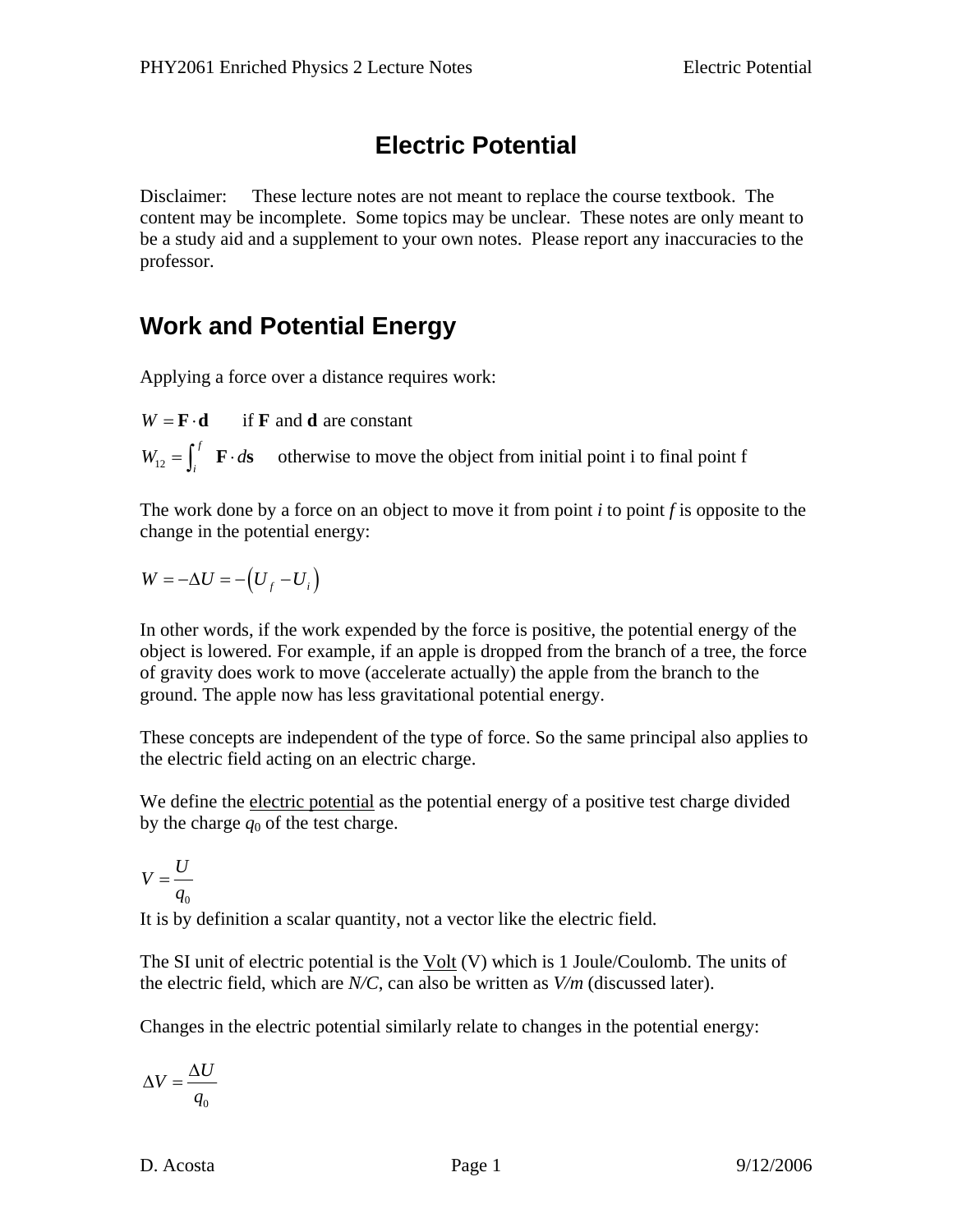So we can compute the change in potential energy of an object with charge *q* crossing an electric potential difference:

$$
\Delta U = q \Delta V
$$

This motivates another unit for potential energy, since often we are interested in the potential energy of a particle like the electron crossing an electric potential difference. Consider an electron crossing a potential difference of 1 volt:

$$
\Delta U = q \Delta V = e \Delta V = (1.6 \times 10^{-19} \text{ C})(1 \text{ V}) = 1.6 \times 10^{-19} \text{ J} = 1 \text{ eV}
$$

This is a tiny number, which we can define as one electron-volt (abbreviated "eV"). It is a basic unit used to measure the tiny energies of subatomic particles like the electron. You can easily convert back to the SI unit Joules by just multiplying by the charge of the electron, *e*.

A common convention is to set the electric potential at infinity (i.e. infinitely far away from any electric charges) to be zero. Then the electric potential at some point *r* just refers to the change in electric potential in moving the charge from infinity to point *r*.

$$
\Delta V = V_r - V_{\infty} \rightarrow V_r
$$

The work done by the electric field in moving an electric charge from infinity to point *r* is given by:

$$
W = -\Delta U = -q\Delta V = -q(V_r - V_\infty) = -qV_r
$$

where the last step is done by our convention. But keep in mind that it is only the differences in electric potential that have any meaning. A constant offset in electric potential or potential energy does not affect anything.

### **Electric Potential from Electric Field**

Consider the work done by the electric field in moving a charge  $q_0$  a distance ds:

 $dW = \mathbf{F} \cdot d\mathbf{s} = q_0 \mathbf{E} \cdot d\mathbf{s}$ 

The total work done by the field in moving the charge a macroscopic distance from initial point *i* to final point *f* is given by a line integral along the path:

$$
W = q_0 \int_i^f \mathbf{E} \cdot d\mathbf{s}
$$

This work is related to the negative change in potential energy or electric potential: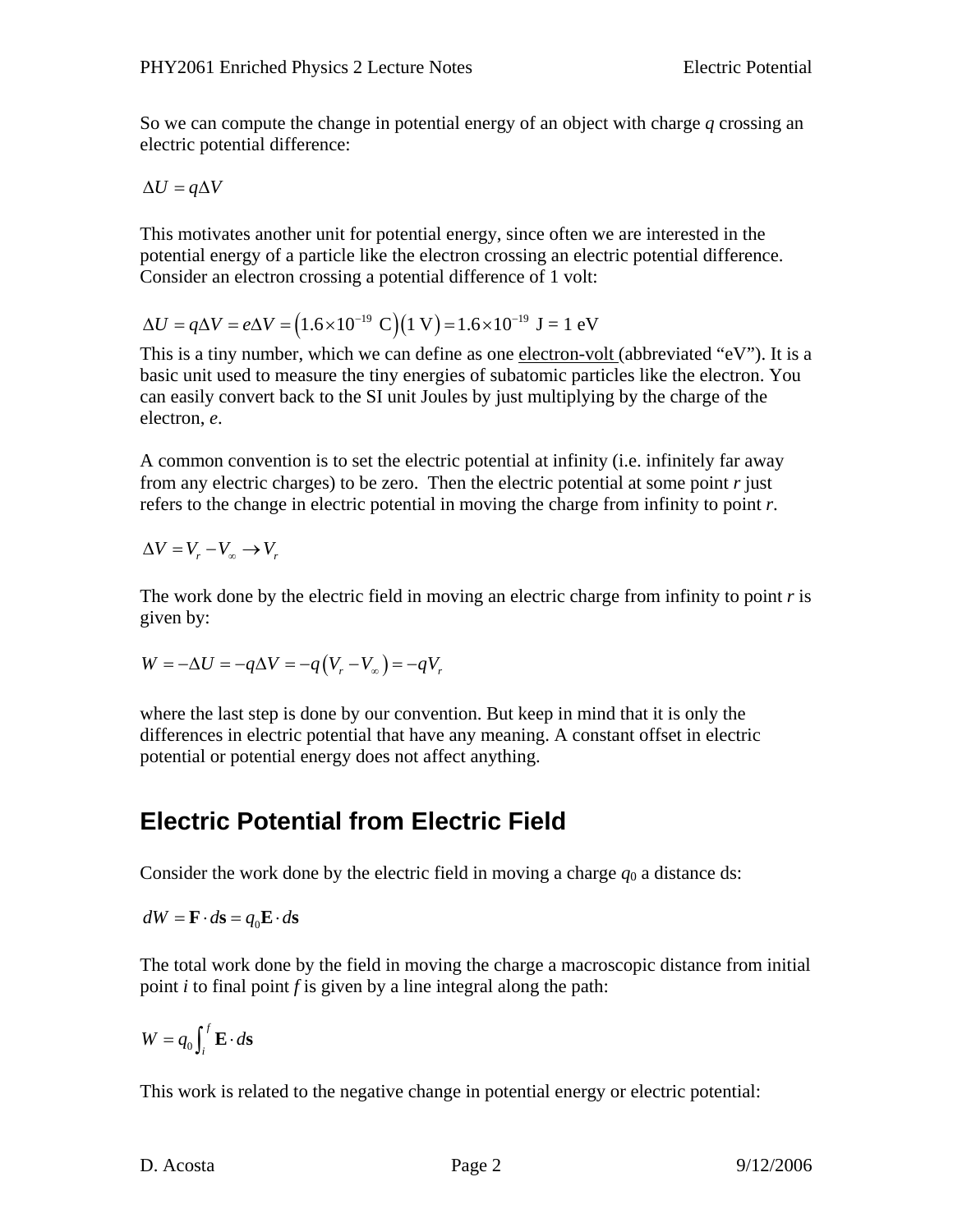$$
\frac{W}{q_0} = -\Delta V = -\left(V_f - V_i\right)
$$

$$
\Rightarrow \Delta V = V_f - V_i = -\int_i^f \mathbf{E} \cdot d\mathbf{s} = \int_f^i \mathbf{E} \cdot d\mathbf{s}
$$

The last step changes the direction of the integration and reverses the sign of the integral.

# **Equipotential Surfaces**

Equipotential surfaces are surfaces (not necessarily physical surfaces) which are at equal electric potential. Thus, between any 2 points on the surface  $\Delta V = 0$ . This implies that no work can be done by the electric field to move an object along the surface, and thus we must have  $\mathbf{E} \cdot d\mathbf{s} = 0$ 

Therefore, equipotential surfaces are always perpendicular to the direction of the electric field (the field lines).



The potential lines indicate surfaces at the same electric potential, and the spacing is a measure of the rate of charge of the potential. The lines themselves have no physical meaning.

# **Potential of a Point Charge**

Let's calculate the electric potential at a point a distance r away from a positive charge *q*. That is, let us calculate the electric potential difference when moving a test charge from infinity to a point a distance *r* away from the primary charge *q*.

$$
\Delta V = V_r - V_{\infty} = -\int_{-\infty}^{r} \mathbf{E} \cdot d\mathbf{s}
$$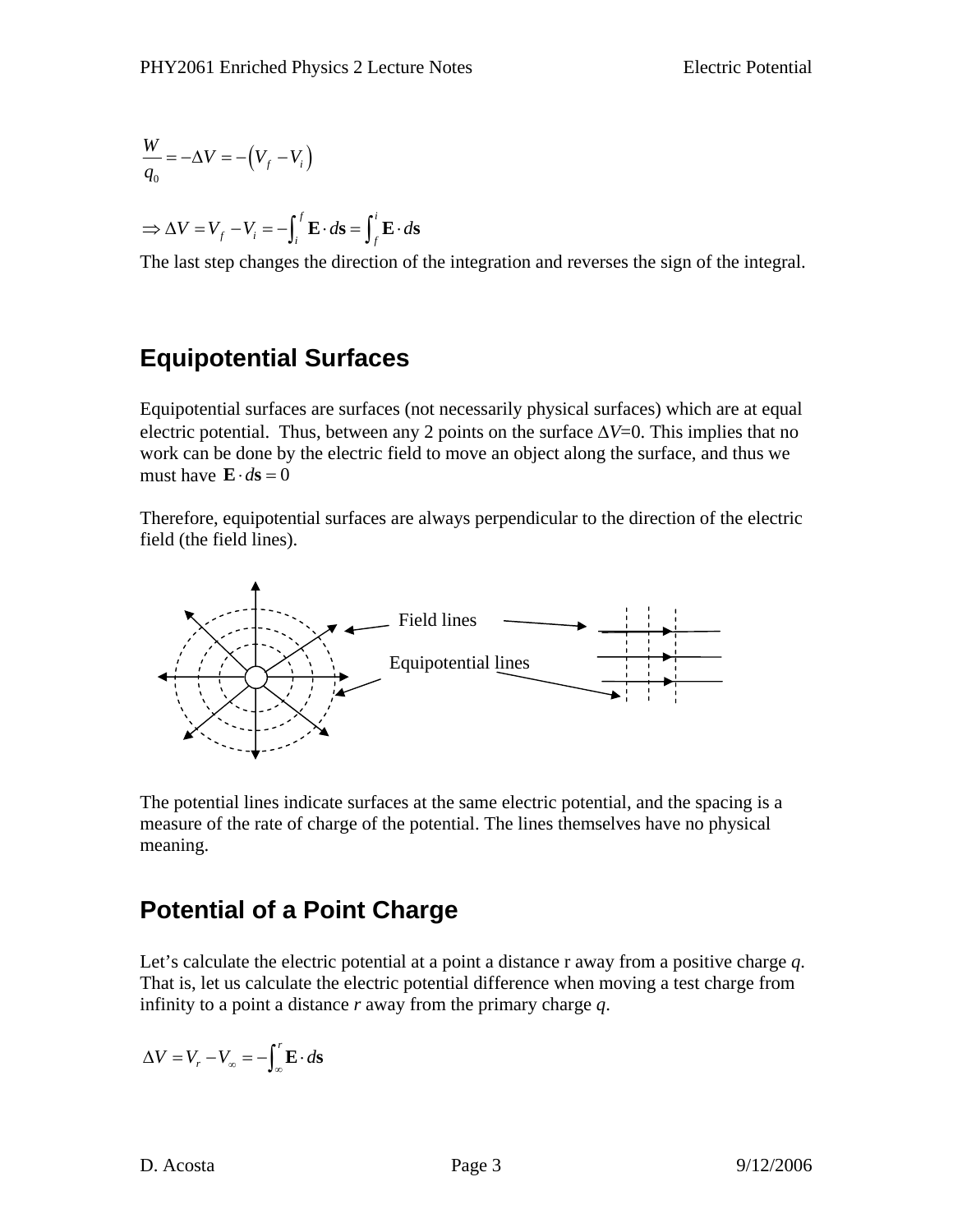Let us choose a radial path. Then  $\mathbf{E} \cdot d\mathbf{s} = -|\mathbf{E}||ds|$  since the field points in the opposite direction of the path. However, if we choose integrating variable dr, then  $ds = -dr$  since r points radially outward like the field. We thus have:

$$
\Delta V = -\int_{-\infty}^{r} E \cdot ds = -\int_{-\infty}^{r} E dr'
$$
  
= 
$$
-\int_{-\infty}^{r} K \frac{q dr'}{r'^2} = -Kq \int_{-\infty}^{r} \frac{dr'}{r'^2} = Kq \frac{1}{r'} \bigg|_{-\infty}^{r} = K \frac{q}{r}
$$

Since the electric potential is chosen (and shown here) to be zero at infinity, we can just write for the electric potential a distance *r* away from a point charge *q*:

$$
V(r) = K \frac{q}{r}
$$

It looks similar to the expression for the magnitude of the electric field, except that it falls off as  $1/r$  rather than  $1/r^2$ .

We also could integrated in the opposite sense:

$$
\Delta V = V_{\infty} - V_r = -\int_r^{\infty} \mathbf{E} \cdot d\mathbf{s}
$$
  
\nThen  $\mathbf{E} \cdot d\mathbf{s} = |\mathbf{E}| dr$   
\n
$$
\Delta V = -V_r = -\int_r^{\infty} \mathbf{E} \cdot d\mathbf{s} = -\int_r^{\infty} E dr'
$$
  
\n
$$
= -\int_r^{\infty} K \frac{q dr'}{r'^2} = -Kq \int_r^{\infty} \frac{dr'}{r'^2} = Kq \frac{1}{r'} \Big|_r^{\infty} = -K \frac{q}{r}
$$
  
\n
$$
V_r = K \frac{q}{r}
$$

### **Potential of Many Point Charges**

By the superposition principal, the electric potential arising from many point charges is just:

$$
V = \sum_i K \frac{q_i}{r_i}
$$

where  $q_i$  is the charge of the  $i^{\text{th}}$  charge, and  $r_i$  is the distance from the charge to some point P where we wish to know the total electric potential. The advantage of this calculation is that you only have to linearly add the electric potential arising from each point charge, rather than adding each vector component separately as in the case of the electric field.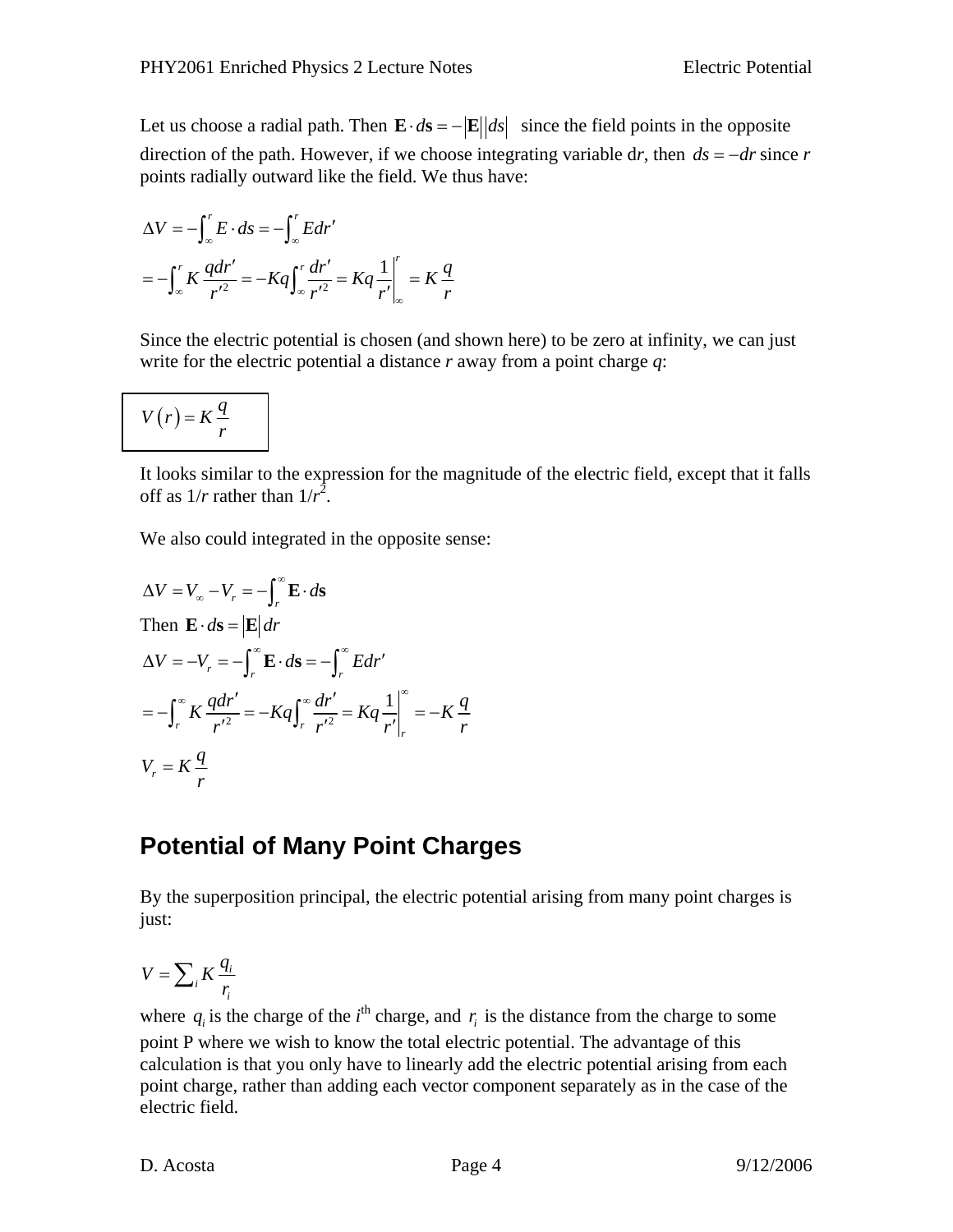### *Electric Dipole*

Let's see how to calculate the electric potential at point *P* due to an electric dipole.

By the superposition principle, the total potential is:

$$
V = V_{+} - V_{-} = K \left(\frac{q}{r_{+}} - \frac{q}{r_{-}}\right)
$$

$$
V = Kq \left(\frac{r_{-} - r_{+}}{r_{+}r_{-}}\right)
$$



where  $r_{+}$  is the distance from the positive charge to point P, and r. the distance from the negative charge.

Now for large distances,  $r \gg d \Rightarrow r - r_+ \approx d \cos \theta$ , where d is the separation of the electric dipole.

 $V = Kq \frac{d \cos \theta}{r^2} = K \frac{p \cos \theta}{r^2}$  $r^2$  *r*  $Kq \frac{d \cos \theta}{r^2} = K \frac{p \cos \theta}{r^2}$ where  $r = r_+ \approx r_-$  and  $p \equiv qd$  is the electric dipole moment.

## **Potential of Continuous Charge Distributions**

### *Potential between 2 Parallel Plates*

Let's calculate the electric potential difference between 2 large parallel conducting plates separated by a distance d, with the upper plate (denoted "+") at higher electric potential than the lower.



From what we learned by Gauss's Law and conductors, we know that the electric field arising from a conductor with a charge density  $\sigma$  is  $\mathbf{0}$ σ  $\mathbf{E} = \frac{\mathbf{E}}{\varepsilon_0}$ . It is thus a constant between the two plates in this example. The electric potential difference is given by a line integral: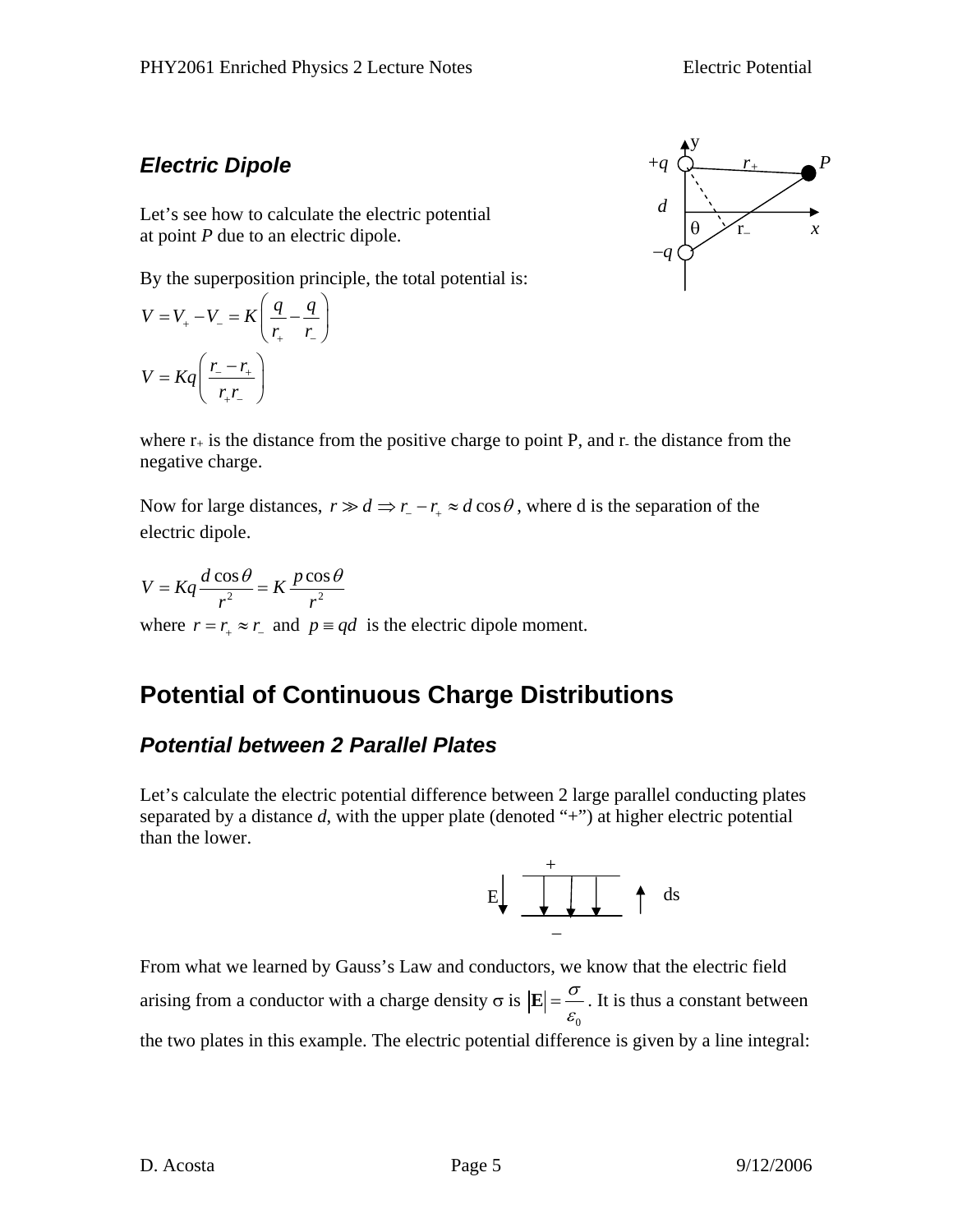$$
\Delta V = V_{+} - V_{-} = -\int_{-}^{+} \mathbf{E} \cdot d\mathbf{s} \qquad \mathbf{E} \cdot d\mathbf{s} = -|\mathbf{E}| ds \quad \text{opposite directions}
$$

$$
\Rightarrow \Delta V = |\mathbf{E}| d
$$

Another way to view this result is that if we apply an electric potential difference between two conducting plates (large compared to their separation *d*), the magnitude of the electric field between them is:

$$
\left|\mathbf{E}\right| = \frac{\Delta V}{d}
$$

This motivates the alternate units for electric field of *V/m*.

#### *See more examples in the textbook on continuous charge distributions!*

### **Electric Field from Electric Potential**

We have seen in the previous example of the electric potential between two parallel plates, that

$$
\left|\mathbf{E}\right| = \frac{\Delta V}{\Delta s}
$$

where  $\Delta s$  is the spacing between the plates, where the path is parallel to the field direction (and perpendicular to equipotential surfaces). In fact, the field points in direction opposite to increasing electric potential difference along path **s**:

$$
\mathbf{E} = -\frac{\Delta V}{\Delta s}\hat{\mathbf{s}}
$$

Now in the infinitesimal limit,

$$
\mathbf{E} = -\frac{dV}{ds}\hat{\mathbf{s}}
$$

which applies to the field calculated in any region, uniform or not. Writing this into the usual Cartesian coordinates:

 $\mathbf{E} = -\nabla V$  where  $\nabla$  is the gradient operator. It is a short-hand for: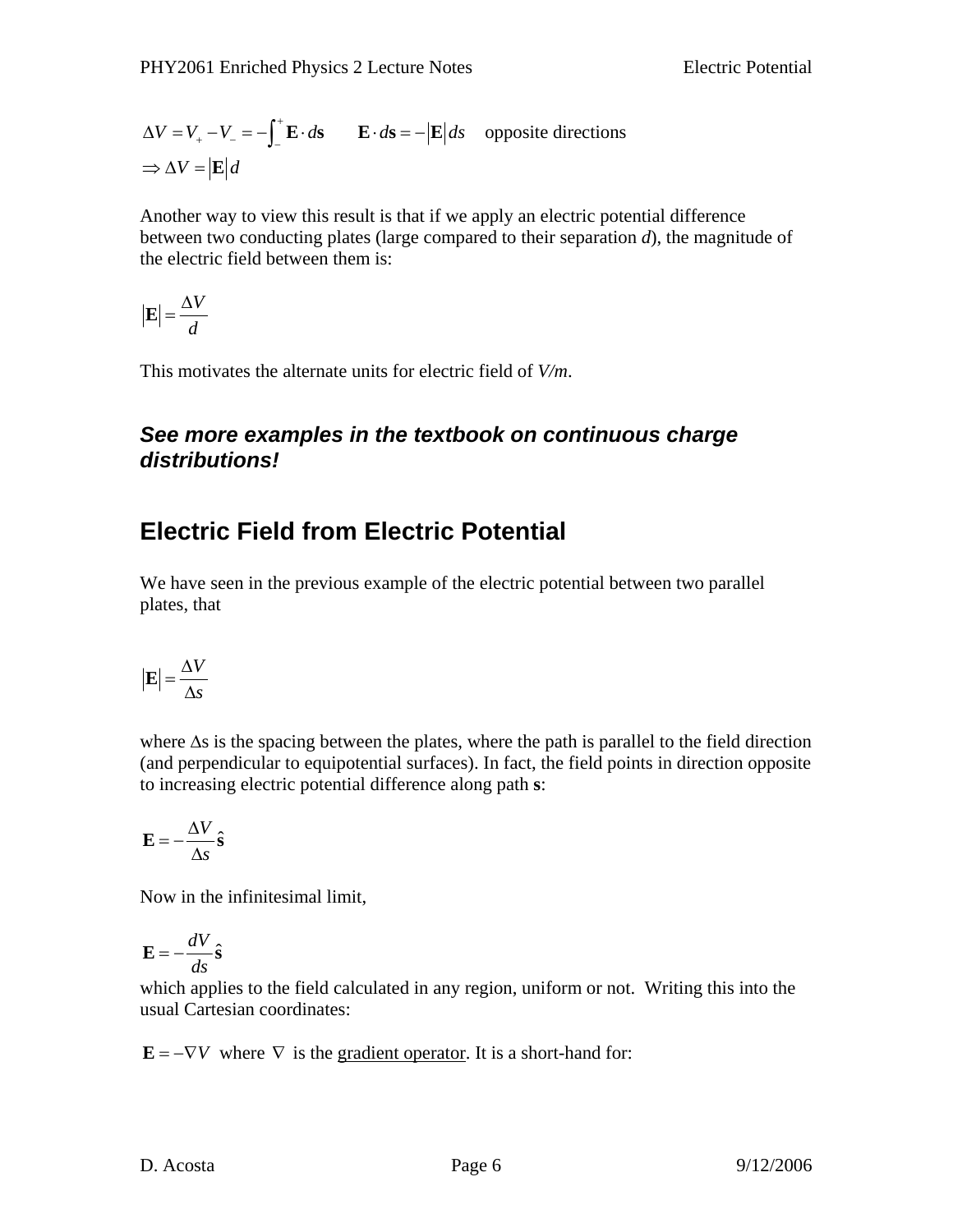$$
E_x = -\frac{\partial V}{\partial x}
$$

$$
E_y = -\frac{\partial V}{\partial y}
$$

$$
E_z = -\frac{\partial V}{\partial z}
$$

So the electric field is related to the negative rate of change of the electric potential.

This is a specific manifestation of a more general relation that a force is related to the rate of change of the corresponding potential energy:

$$
\mathbf{F} = -\nabla U \qquad \text{(in one dimension: } F = -\frac{dU}{dx} \text{)}
$$

For the case of the electric field,  $\mathbf{F} = q\mathbf{E}$  and  $U = qV$ , so

$$
q\mathbf{E} = -q\nabla V \Rightarrow \mathbf{E} = -\nabla V
$$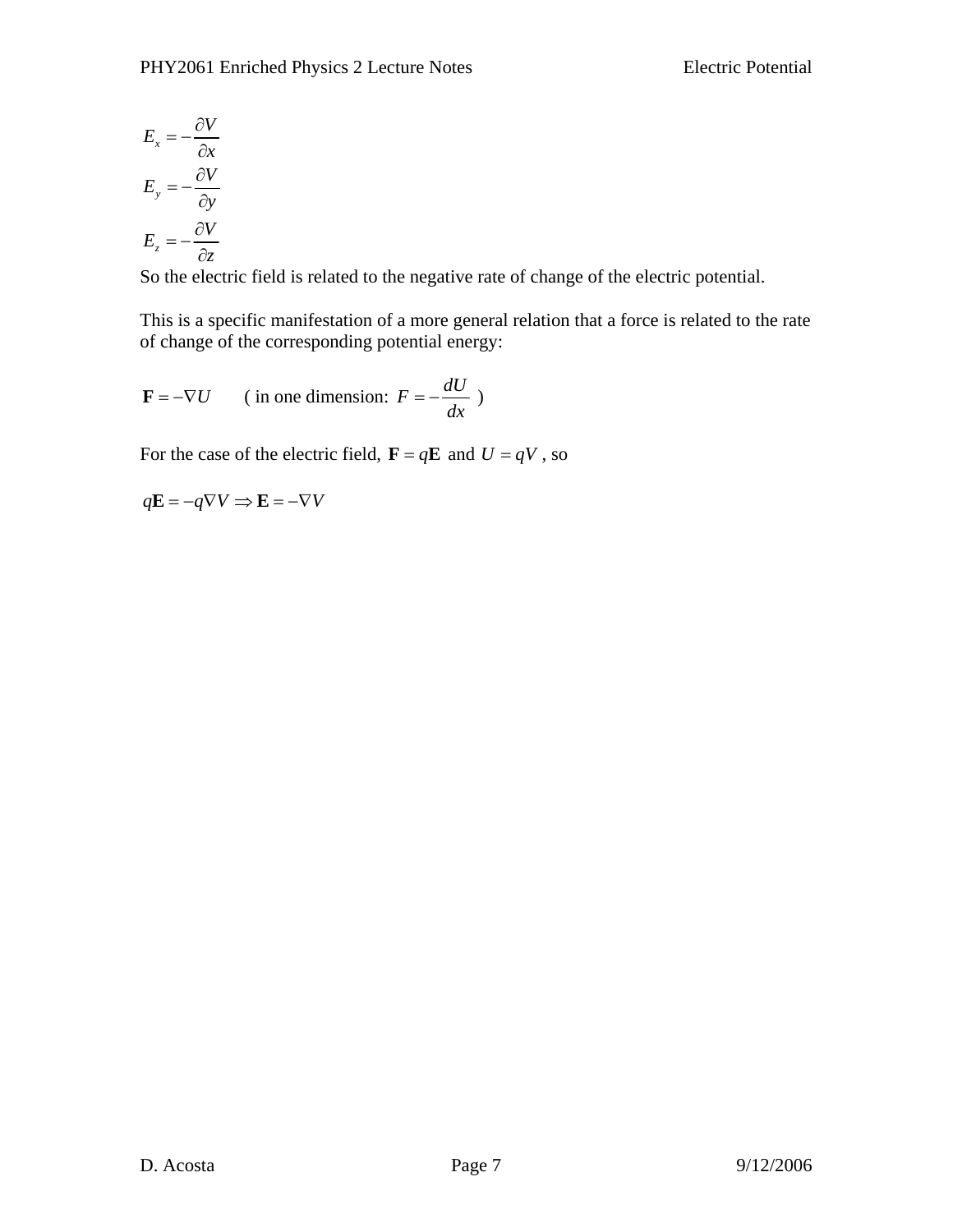## **Conductors and Electric Potential**

Recall that the valence electrons in a conductor are free to move, but that in electrostatic equilibrium they have no net velocity. Another consequence of this is that:

 $\Delta V = 0$  across a conductor

If not, electrons would move from higher to lower potential, and thus not be in static equilibrium. This implies that the surface of the conductor, no matter what shape, is also an equipotential surface. We learned already that the electric field is perpendicular to the surface of a conductor (otherwise charges would accelerate along the surface), and equipotential lines are always perpendicular to the electric field lines.



*Example:* 



 $\vec{\mathbf{n}}$  $q_1$ 

By the above argument, all surfaces are at the same electric potential. Let's raise the entire system to potential *V* with respect to a point infinitely far away. The two spheres must have the same potential, so by equating the potential energy of each charged sphere (which is the same as that of a point charge at the center of the sphere) we get:

$$
K \frac{q_1}{r_1} = K \frac{q_2}{r_2}
$$

$$
\Rightarrow \frac{q_1}{q_2} = \frac{r_1}{r_2}
$$

 $r_2$   $q_2$